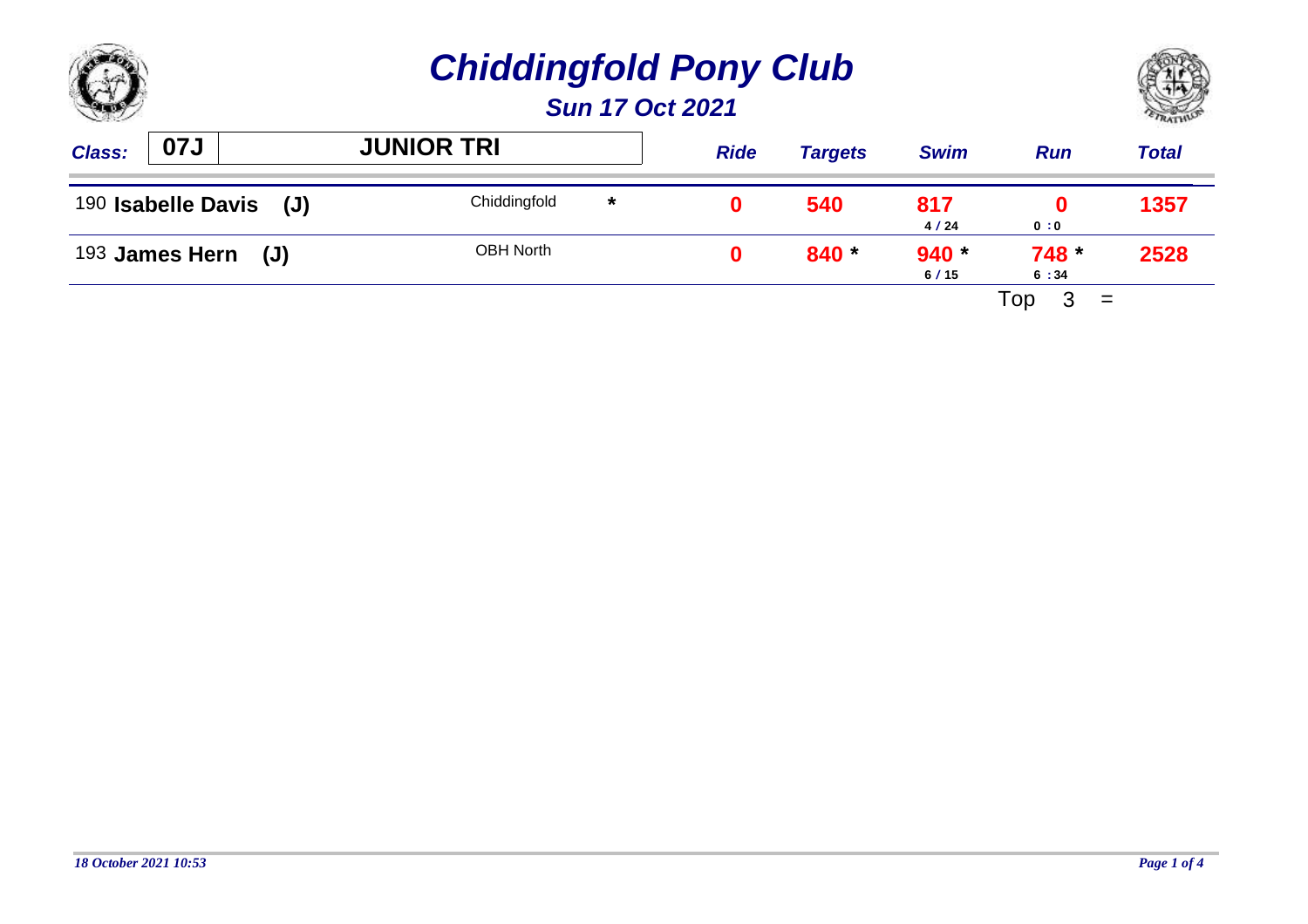



| <b>Class:</b> | 07M               |     | <b>MINI TRI</b>         | <b>Ride</b> | <b>Targets</b> | <b>Swim</b>      | <b>Run</b>      | <b>Total</b> |
|---------------|-------------------|-----|-------------------------|-------------|----------------|------------------|-----------------|--------------|
| 85            | <b>Lucas Ross</b> | (M) | Chiddingfold<br>$\star$ | 0           | 520            | 919<br>3/23      | 1015<br>3:55    | 2454         |
|               | 200 Eloise Davis  | (M) | Chiddingfold            | 0           | 840            | 832<br>2/19      | 652<br>5:56     | 2324         |
|               | 201 George Bell   | (M) | Hampshire Hunt          | 0           | 540            | 874<br>3/8       | 922<br>4:26     | 2336         |
|               | 202 Grace Arnott  | (M) | <b>OBH North</b>        | 0           | 980 *          | $1063 -$<br>5/21 | 1048<br>3:44    | 3091         |
|               | 204 Daisy Wallis  | (M) | Vine Pony Club          | $\bf{0}$    | 760            | 874<br>3/8       | 868<br>4:44     | 2502         |
|               |                   |     |                         |             |                |                  | 3<br>Top<br>$=$ |              |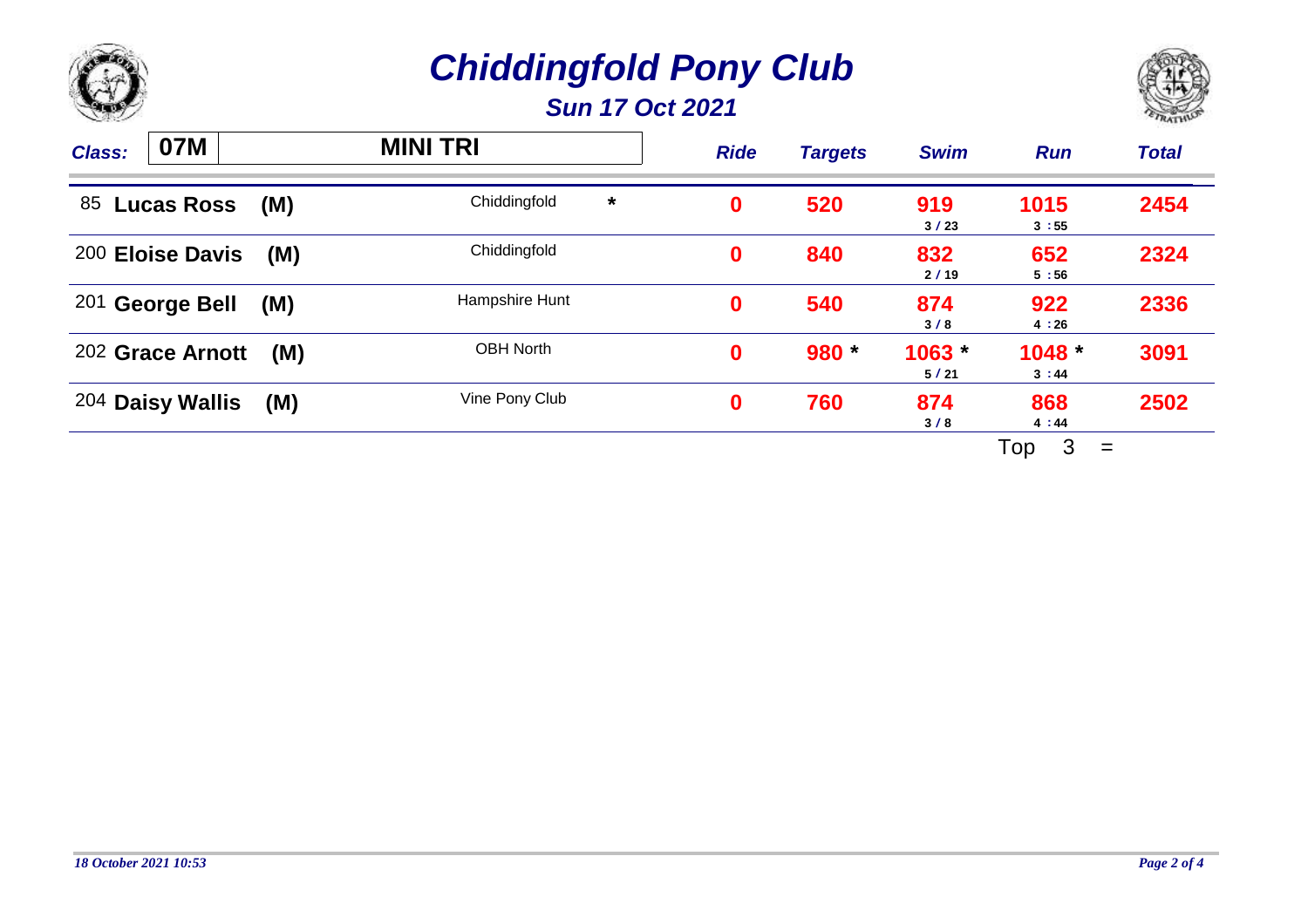

| <b>Class:</b> | 08B                      |     | <b>BEANIES TRI</b> |         | <b>Ride</b> | <b>Targets</b> | <b>Swim</b>  | <b>Run</b>      | Total |
|---------------|--------------------------|-----|--------------------|---------|-------------|----------------|--------------|-----------------|-------|
|               | 210 Dexter Millard-Evans | (B) | Chiddingfold       | $\star$ |             | 500            | 787<br>2/4   | 901<br>2:33     | 2188  |
|               | 213 Rory Johnson (B)     |     | <b>OBH North</b>   |         |             | $540*$         | 862 *<br>3/4 | $964 *$<br>2:12 | 2366  |
|               |                          |     |                    |         |             |                |              | Top<br>$=$      |       |